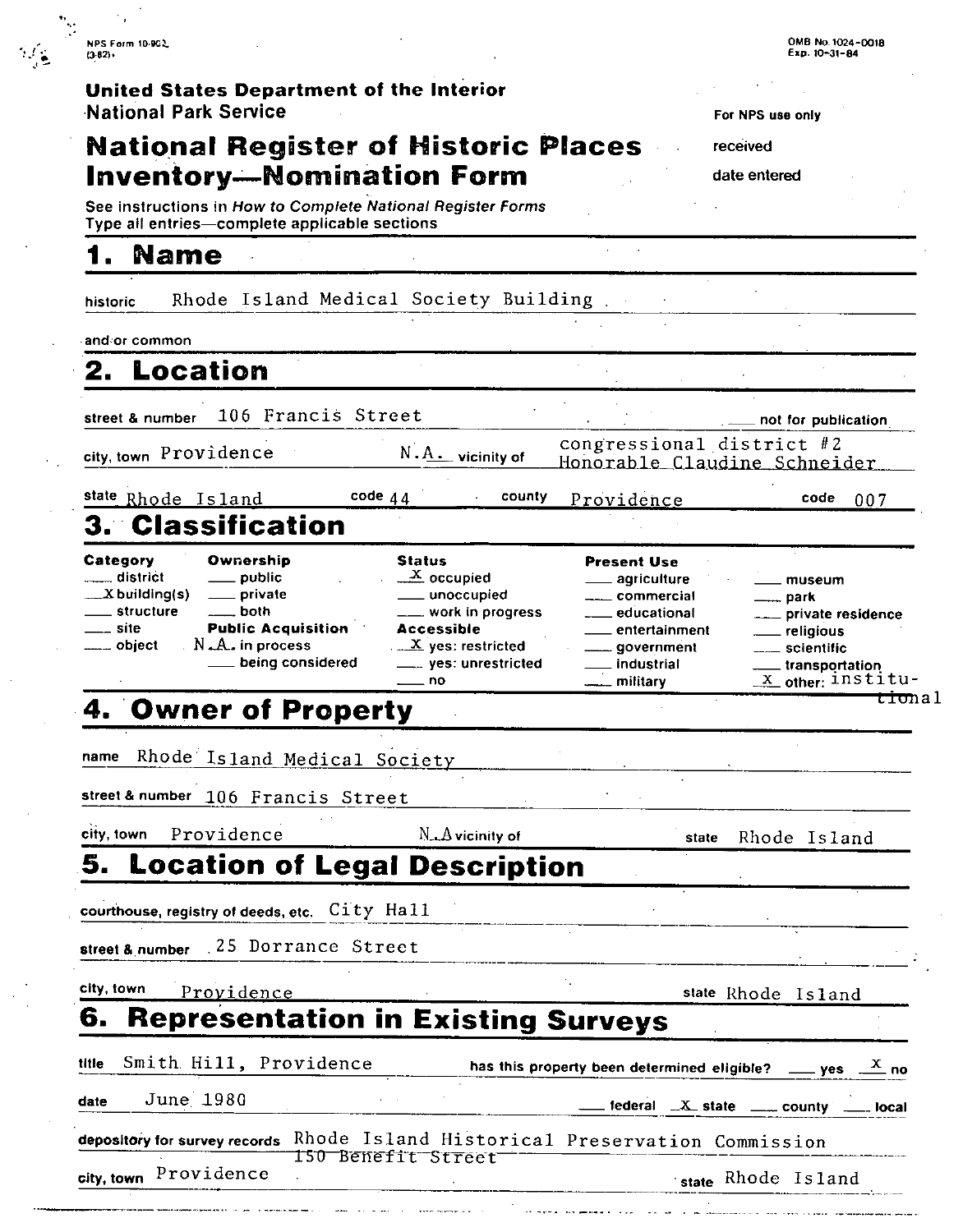# **7.\*- Description**

医心室外的 化不变异常分子 化自动电子系统 计不变换数据分类数据 化苯基苯胺 计相对位置 计位置

|  | <b>Condition</b><br><u>__</u> __ excellent<br>$\underline{X}$ good<br>fair | deteriorated<br>$\frac{1}{2}$ ruins<br>$\frac{1}{2}$ unexposed | <b>Check one</b><br><b>Election</b> unaltered<br>$X_$ altered | <b>Check one</b><br>$\underline{X}$ original site<br>e moved: mo | date |  |
|--|----------------------------------------------------------------------------|----------------------------------------------------------------|---------------------------------------------------------------|------------------------------------------------------------------|------|--|
|--|----------------------------------------------------------------------------|----------------------------------------------------------------|---------------------------------------------------------------|------------------------------------------------------------------|------|--|

### **Describe the present and original if known physical appearance**

Facing east and overlooking the Rhode Island State House lawn, The Rhode Island Medical Society Building is a small, turn-of-the-century institutional building surrounded by larger, contemporary institutional<br>structures. The Medical Society Headquarters is a two-story, brick-cla The Medical Society Headquarters is a two-story, brick-clad Federal Revival building with a five-bay facade, bowed southern end, and hip roof. The center entrance is recessed within a cast-stone porch, and <sup>a</sup> segmental-arch-pediment window surmounts the entrance. The tall, secondstory windows with shallow wrought-iron balconies are set within a blind arcade. A wide modillion cornice and parapet cap the walls.

The interior is simple, with rudimentary Georgian Revival trim, befitting institutional use. Both principal-floors have large rooms filling the southern, bowed half of the building: a library on the first floor and an auditorium on the second floor. The principal staircase is in a transverse hall in the northern half of the building, and several small offices and service rooms fill the remaining portion of the northern half of the building. A three-story addition at the rear of the building houses library stacks.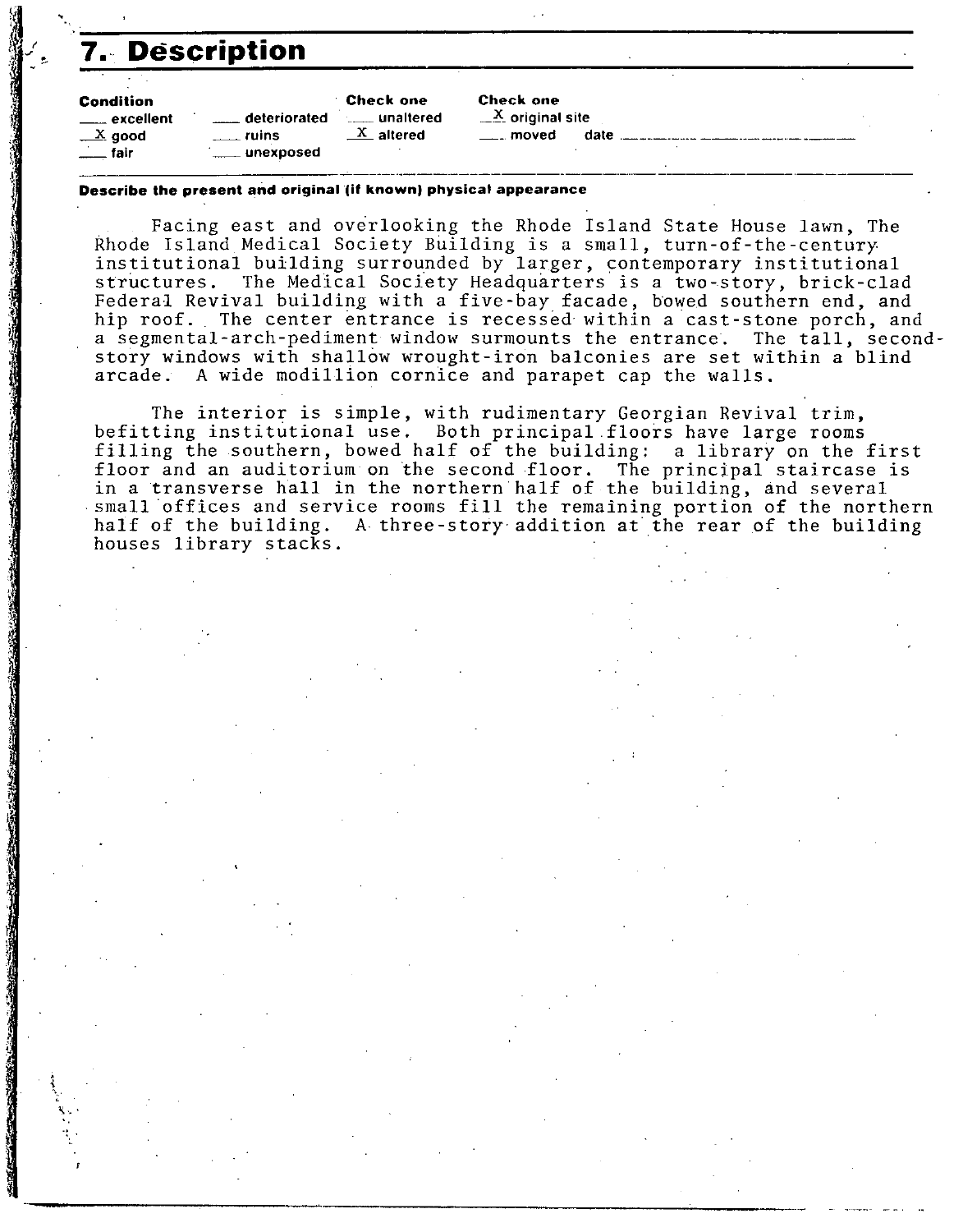## **8 Significance**

| ___ prehistoric<br>$\frac{1}{2}$ 1400–1499<br>$\frac{1}{2}$ 1500–1599<br>$\frac{1600 - 1699}{1600 - 1699}$<br>$-1700 - 1799$<br>$\overline{\phantom{a}}$ art<br>$\frac{1}{2}$ 1800–1899<br>X 1900– | $X$ architecture<br>communications | archeology-prehistoric and community planning<br>$\ldots$ conservation<br>$\ldots$ economics<br>$\mathbf{u}$ <sub>mess</sub> education<br>$1.2.2$ engineering<br>.__. exploration/settlement ____ philosophy<br>$\frac{1}{2}$ industry<br>invention | and and scape architecture religion<br><u>__</u> __ law<br><b>Example 1</b> iterature<br>$\equiv$ music<br>_____ politics/government | science<br>$\ldots$ sculpture<br>$\frac{1}{2}$ social/<br>humanitarian.<br>$\frac{1}{2}$ theater<br><u>_</u> ___ transportation<br>___ other (specify) |
|----------------------------------------------------------------------------------------------------------------------------------------------------------------------------------------------------|------------------------------------|-----------------------------------------------------------------------------------------------------------------------------------------------------------------------------------------------------------------------------------------------------|--------------------------------------------------------------------------------------------------------------------------------------|--------------------------------------------------------------------------------------------------------------------------------------------------------|

**Specific dates 1911-12 Builder/Architect** Clarke, Howe & Homer, architects

**Statement of Significance in one paragraph**

The Rhode Island Medical Society Building is <sup>a</sup> modest and typical. example of the institutional use of the Georgian Revival which obtained for much of the first half of the twentieth century. Its significance to the history of architecture is as an illustration. of Georgian Revival associationalism, the key factor to the longevity of this style. The Medical Society, founded in 1812, is the eighth oldest such society in this country and played an important role in medical affairs statewide.<br>The selection of Federal Revival, here handled by one of the style's ablest local practitioners, was eminently suitable for the society's headquarters, completed upon its centennial.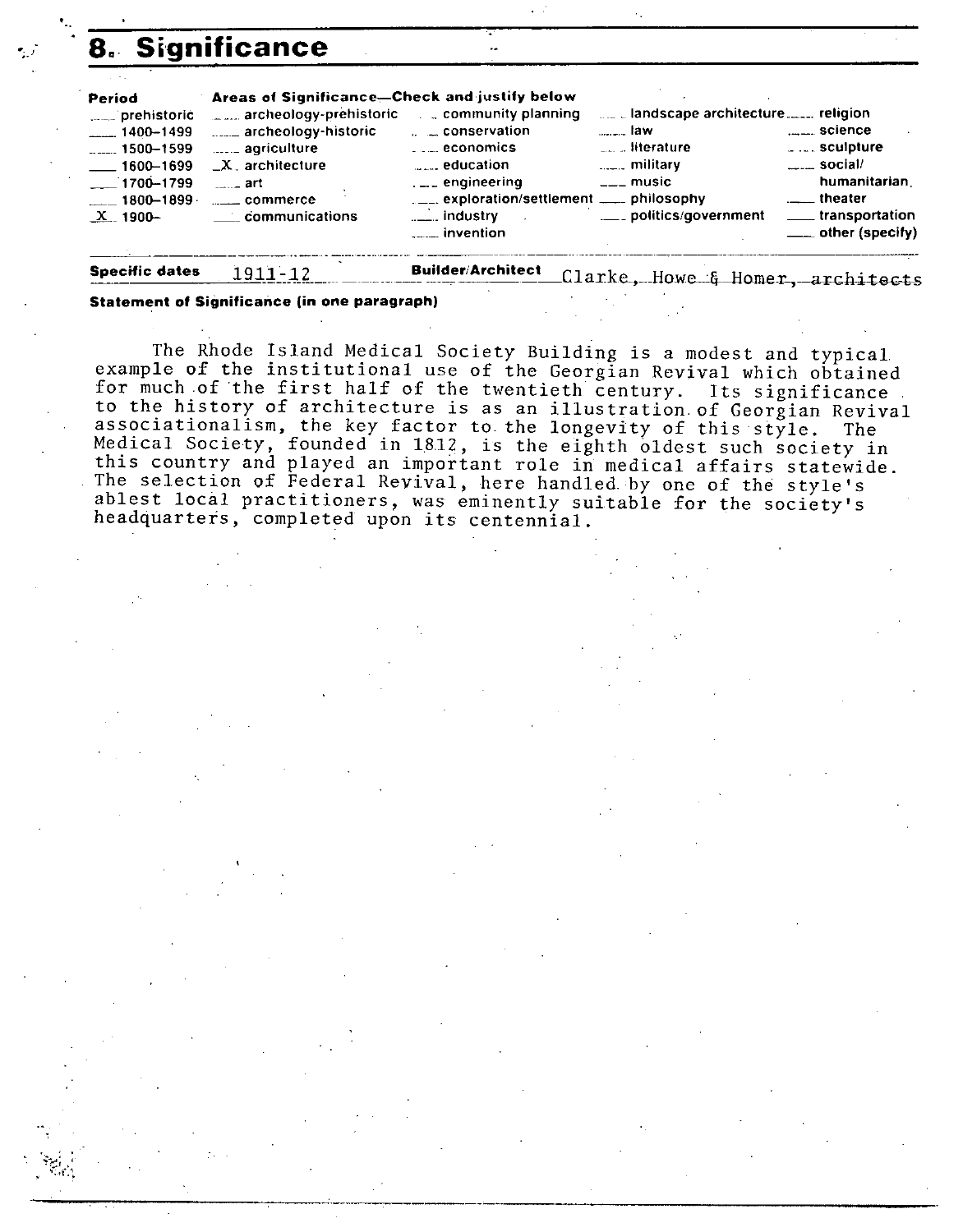#### **Major Bibliographical References**  $9.$

"Smith Hill, Providence," Statewide Historical Preservation Report,<br>P-P-4. Rhode Island Historical Preservation Commission, June, 1980.

| Geographical Data<br>10.                                                                                                                                                                                                                                                                                                                                        |                         |                        |                                |                               |  |
|-----------------------------------------------------------------------------------------------------------------------------------------------------------------------------------------------------------------------------------------------------------------------------------------------------------------------------------------------------------------|-------------------------|------------------------|--------------------------------|-------------------------------|--|
| Acreage of nominated property Less than one<br>Quadrangle name Providence                                                                                                                                                                                                                                                                                       |                         |                        |                                | Quadrangle scale $1:24$ , 000 |  |
| UTM References                                                                                                                                                                                                                                                                                                                                                  |                         |                        |                                |                               |  |
| 2993120<br>1, 9<br>Northing<br>Easting<br>Zone                                                                                                                                                                                                                                                                                                                  | $1416$ 313 4 4 10       | в<br>Zone              | Easting                        | Northing                      |  |
|                                                                                                                                                                                                                                                                                                                                                                 |                         | D                      |                                |                               |  |
|                                                                                                                                                                                                                                                                                                                                                                 |                         | F<br>н                 |                                |                               |  |
|                                                                                                                                                                                                                                                                                                                                                                 |                         |                        |                                |                               |  |
| Verbal boundary description and justification<br>The boundary for the Rhode Island Medical Society Building coincides<br>with that of Providence Tax Assessor's Plat 4, Lot 192. This boundary<br>represents the limit of land historically associated with the property.<br>List all states and counties for properties overlapping state or county boundaries |                         |                        |                                |                               |  |
|                                                                                                                                                                                                                                                                                                                                                                 |                         |                        |                                |                               |  |
| state                                                                                                                                                                                                                                                                                                                                                           | code                    | county                 |                                | code                          |  |
| state                                                                                                                                                                                                                                                                                                                                                           | code                    | county                 |                                | code                          |  |
| Form Prepared By<br>11.                                                                                                                                                                                                                                                                                                                                         |                         |                        |                                |                               |  |
| organization R.I. Historical Preservation Comm. date<br>Providence<br>street & number                                                                                                                                                                                                                                                                           |                         |                        | November 15, 1983<br>telephone | $401 - 277 - 2678$            |  |
| Providence<br>city or town                                                                                                                                                                                                                                                                                                                                      |                         |                        | state Rhode Island             | 02903                         |  |
| <b>State Historic Preservation Officer Certification</b><br>12.                                                                                                                                                                                                                                                                                                 |                         |                        |                                |                               |  |
| The evaluated significance of this property within the state is:                                                                                                                                                                                                                                                                                                |                         |                        |                                |                               |  |
| national                                                                                                                                                                                                                                                                                                                                                        | <sub>____</sub> __state | $X$ <sub>-</sub> local |                                |                               |  |
| As the designated State Historic Preservation Officer for the National Historic Preservation Act of 1966 (Public Law 89-<br>665), I hereby nominate this property for inclusion th, the National Register and certify that it has been evaluated<br>according to the criteria and procedures set forth by the National Park Service.                            |                         |                        |                                |                               |  |
| State Historic Preservation Officer signature                                                                                                                                                                                                                                                                                                                   |                         |                        | iausu                          |                               |  |
| State Historic Preservation Officer<br>title                                                                                                                                                                                                                                                                                                                    |                         |                        | date                           | 3133                          |  |
| For NPS use only<br>I hereby certify that this property is included in the National Register                                                                                                                                                                                                                                                                    |                         |                        |                                |                               |  |
| ÷.                                                                                                                                                                                                                                                                                                                                                              |                         |                        | date                           |                               |  |
| Keeper of the National Register                                                                                                                                                                                                                                                                                                                                 |                         |                        |                                |                               |  |
| Attest:                                                                                                                                                                                                                                                                                                                                                         |                         |                        | date                           |                               |  |
| <b>Chief of Registration</b>                                                                                                                                                                                                                                                                                                                                    |                         |                        |                                |                               |  |
| c ¤n 194-755                                                                                                                                                                                                                                                                                                                                                    |                         |                        |                                |                               |  |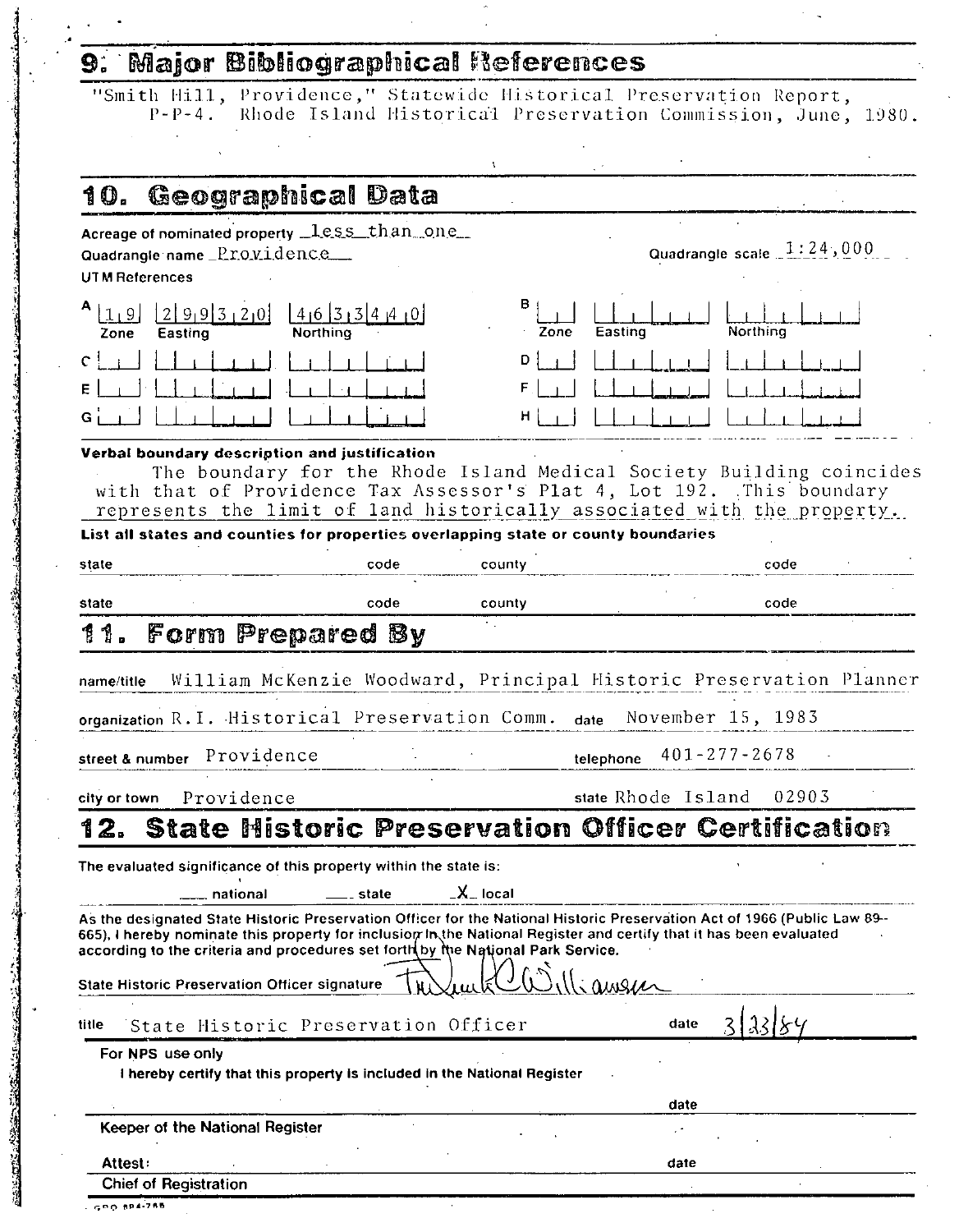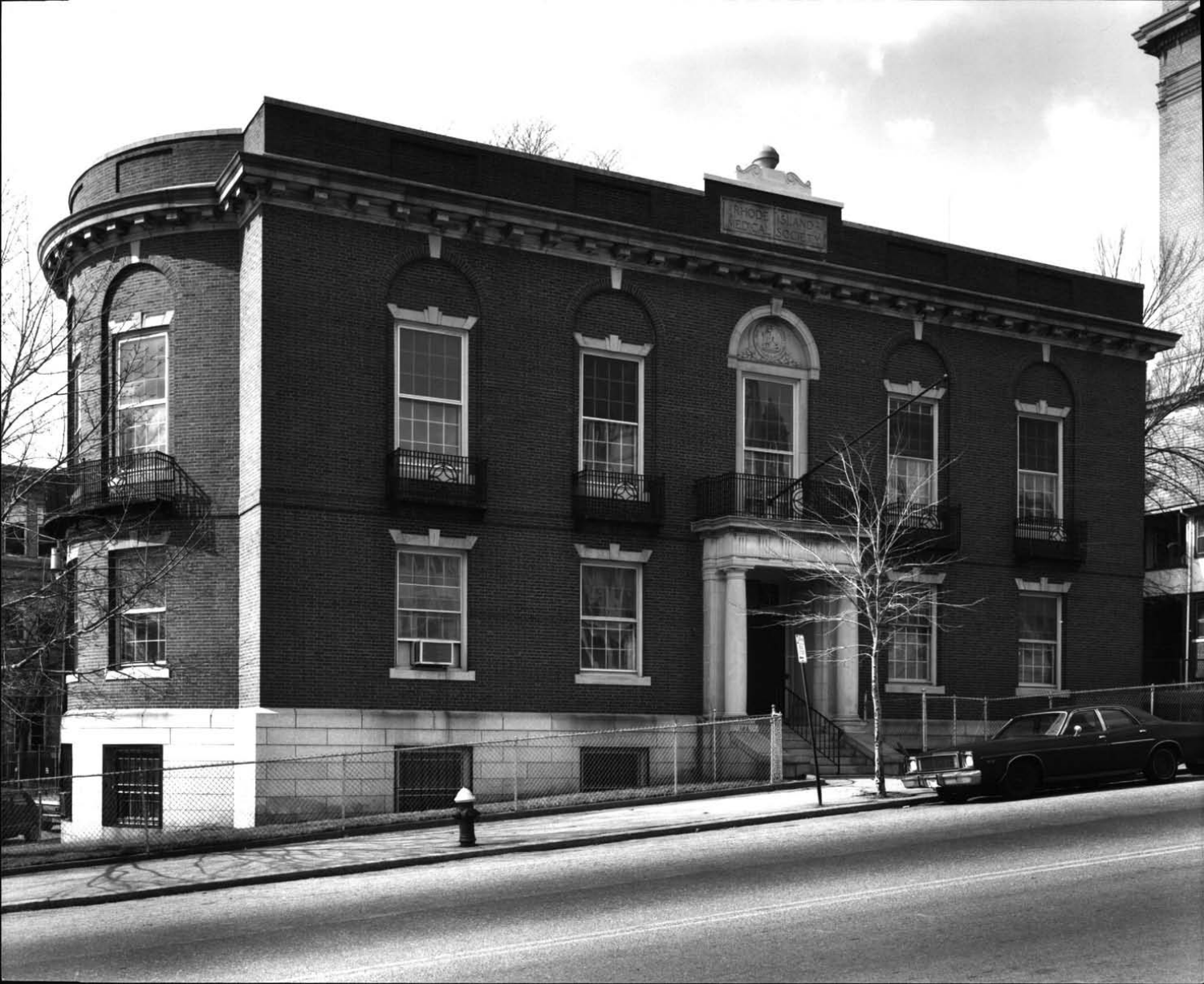### RHODE ISLAND MEDICAL SOCIETY BUILDING

106 Francis Street Providence, Rhode Island

Photographer: Warren Jagger Date: March, 1984<br>Negative filed at: Rhode Island Historical Preservation Commission 150 Benefit Street Providence, Rhode Island

View: Facade, from the east.

 $#1$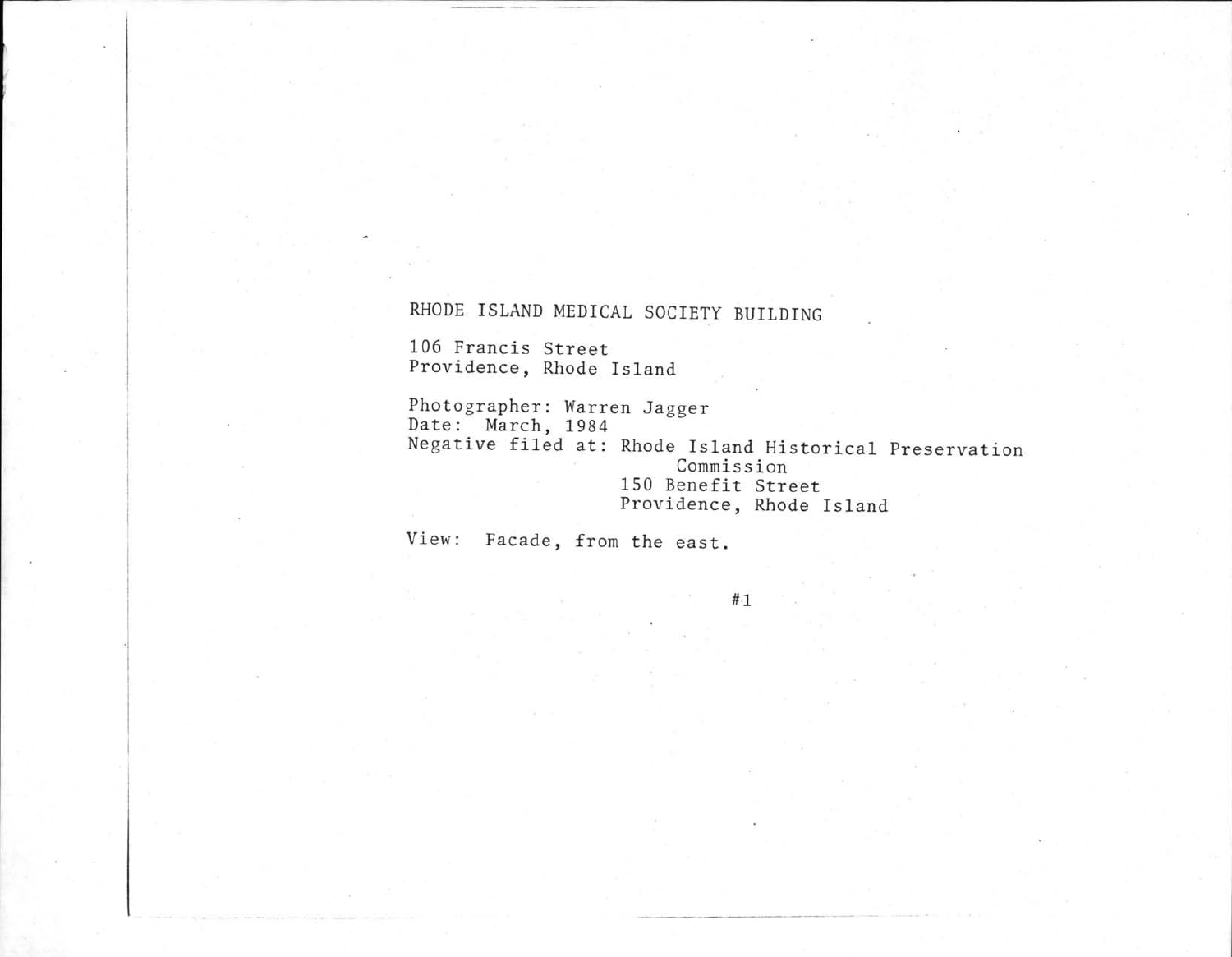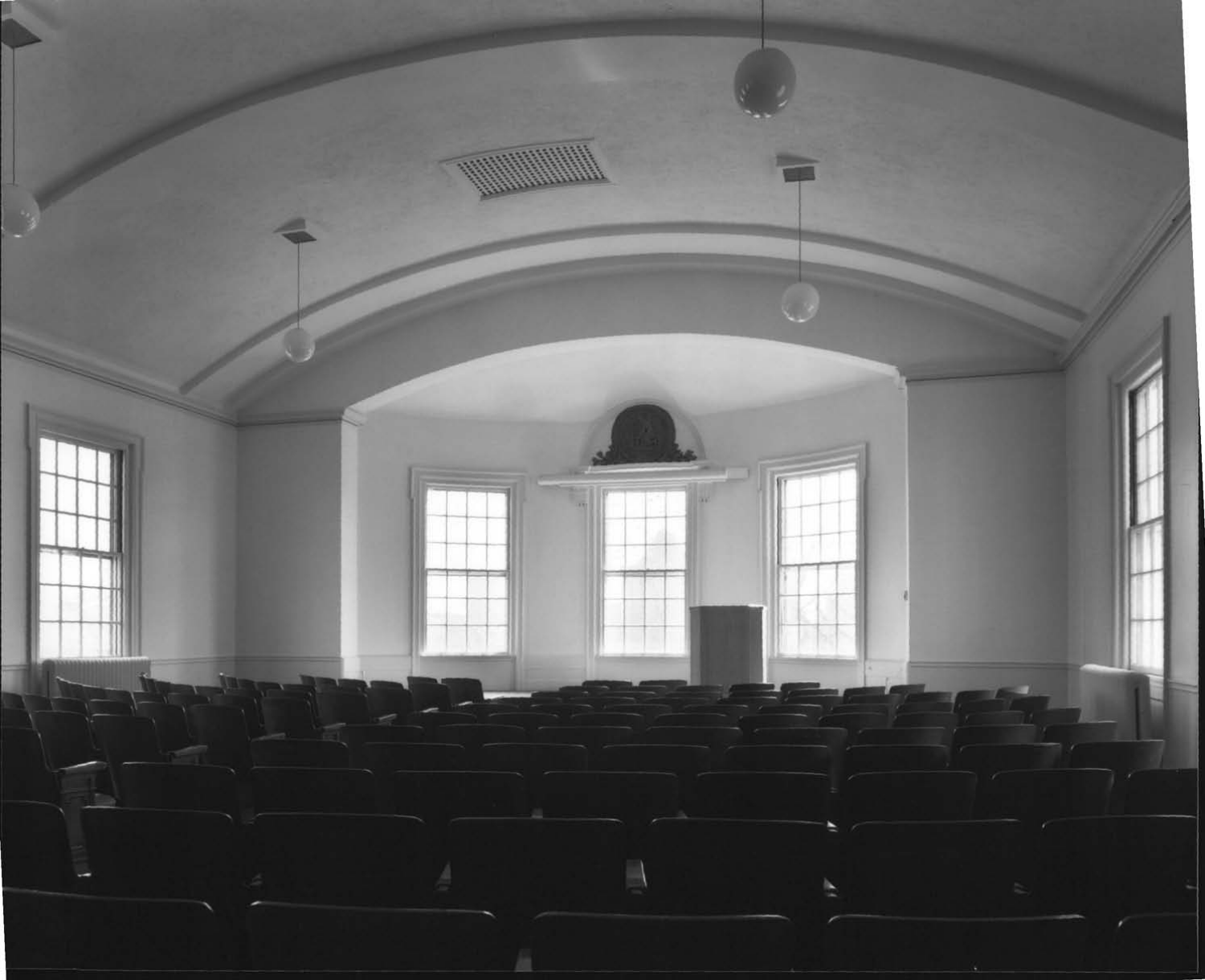RHODE ISLAND MEDICAL SOCIETY BUILDING

106 Francis Street Providence, Rhode Island

Photographer: Warren Jagger Date: March, 1984 Negative filed at: Rhode Island Historical Preservation Commission 150 Benefit Street Providence, Rhode Island

View: Second-floor auditoium, toward the southeast.

 $#2$